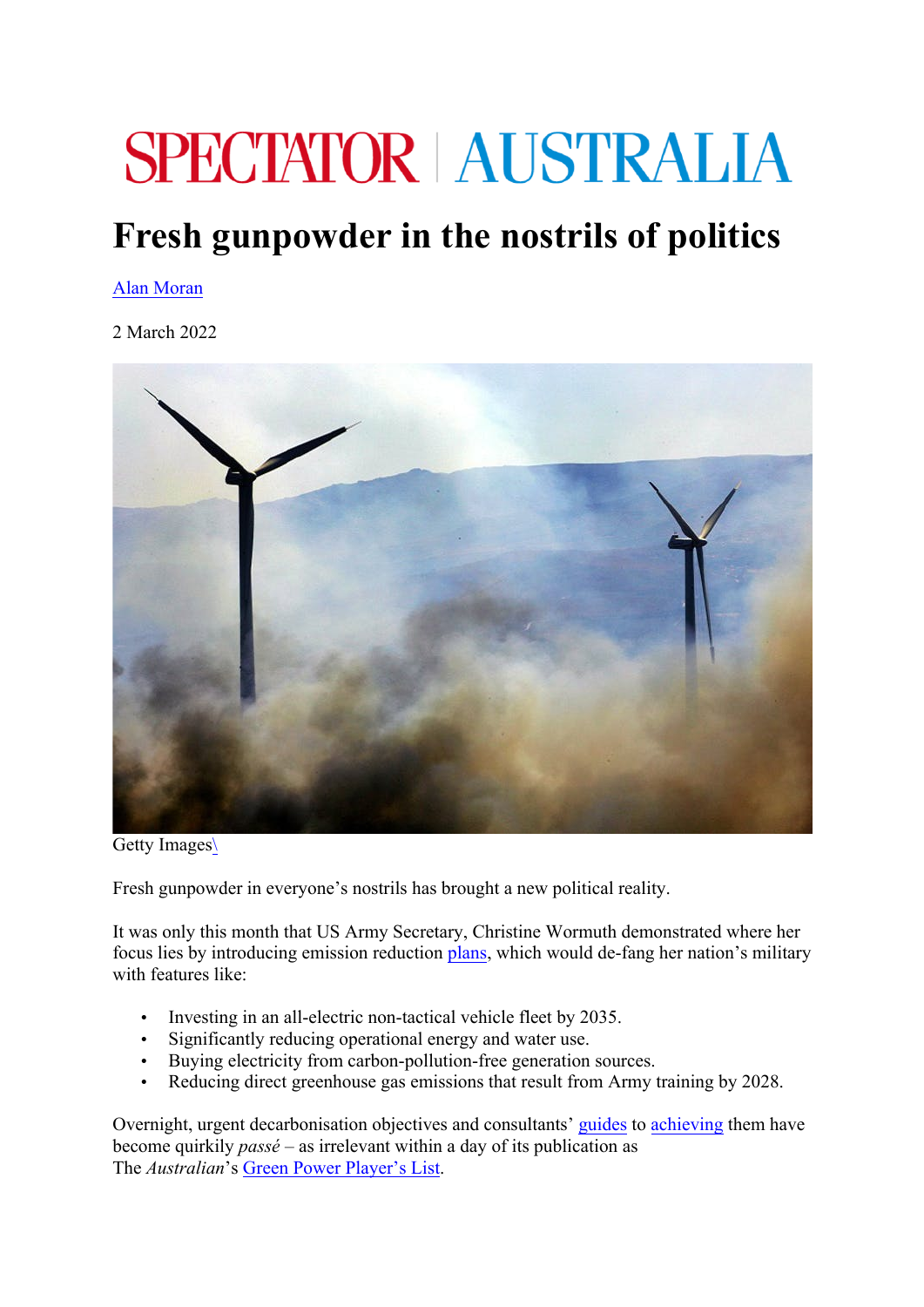Modern military equipment depends on low cost, reliable energy as does its transport and its bullets, shells and missiles. The infrastructure behind this is equally reliant on energy as is the industrial strength without which military defence, as well as general prosperity, can exist only fleetingly.

The war in Ukraine is a wake-up call for matters much beyond ensuring defence capability.

Many are yet to fully understand this. The ABC loyally echoes Germany's Economy and Climate Minister Robert Habeck, from the Greens Party, in suggesting that the Ukraine-Russia war will expedite the shift to renewable energy.

But elsewhere there is a recognition that the game has changed. Already in January, the EU had incurred the wrath of Greta by redefining gas as being a politically correct energy resource. The UK, having paused the authorisation of new oil and gas exploration leases in the North Sea, is now going full ahead with approvals. In France, without batting an eyelid, Premier Macron has reversed his opposition to nuclear and his support for renewables. And in Canada, a resurgent Opposition Conservative Party has dropped its support for the nation's carbon tax.

Bloomberg remarks, with sadness, that in spite of ambitious Net Zero targets set at the Glasgow climate conference, '2022 already threatens to be the year of global backsliding. From the US to China, in Europe, India, and Japan, fossil fuels are staging a comeback, clean energy stocks are taking a hammering, and the prospects for speeding the transition to renewable sources of power are looking grim.'

A day before the gunfire started, writing in the Financial Review, the Turnbull appointed former head of Australia's Energy Security Board, Kerry Schott, endorsed the Brookfield/Cannon-Brookes proposal to close down the NSW Eraring coal power station. She claimed that the regulatory distorted market should be left to run its course and that replacing coal be renewables would reduce costs.

The Australian Energy Market Operator has presented its own plan for an electricity market that is parametrised by state and federal green policies, but the Commonwealth is alarmed to see its discriminatory policies designed to push coal power stations out of the market actually work. The proposed closures of Origin Energy's Eraring and AGL's Bayswater coal generators will not be permitted to close unless something turns up to replace them. And wind and solar won't do. Moreover, although Anthony Albanese has echoed Kerry Schott's words claiming there is an energy transition being driven by the private sector, his views will doubtless mature during the course of the election campaign.

Yesterday's dreams of unicorn policies where nature is treated as sacrosanct and is erroneously regarded as precarious will evaporate just as pacifism did in the 1930s with the rise of the dictatorships. Ukraine may be a long way from Australia but its fragilities are not dissimilar to those of Taiwan.

Australia has to change. Having vital business decisions taken by politicians and public servants responding to confected environmental concerns stoked by subsidy seekers has weakened the economy. Not only does this impact on living standards but it diminishes our ability to respond to foreign aggression, which recent events demonstrate remains endemic to human society.